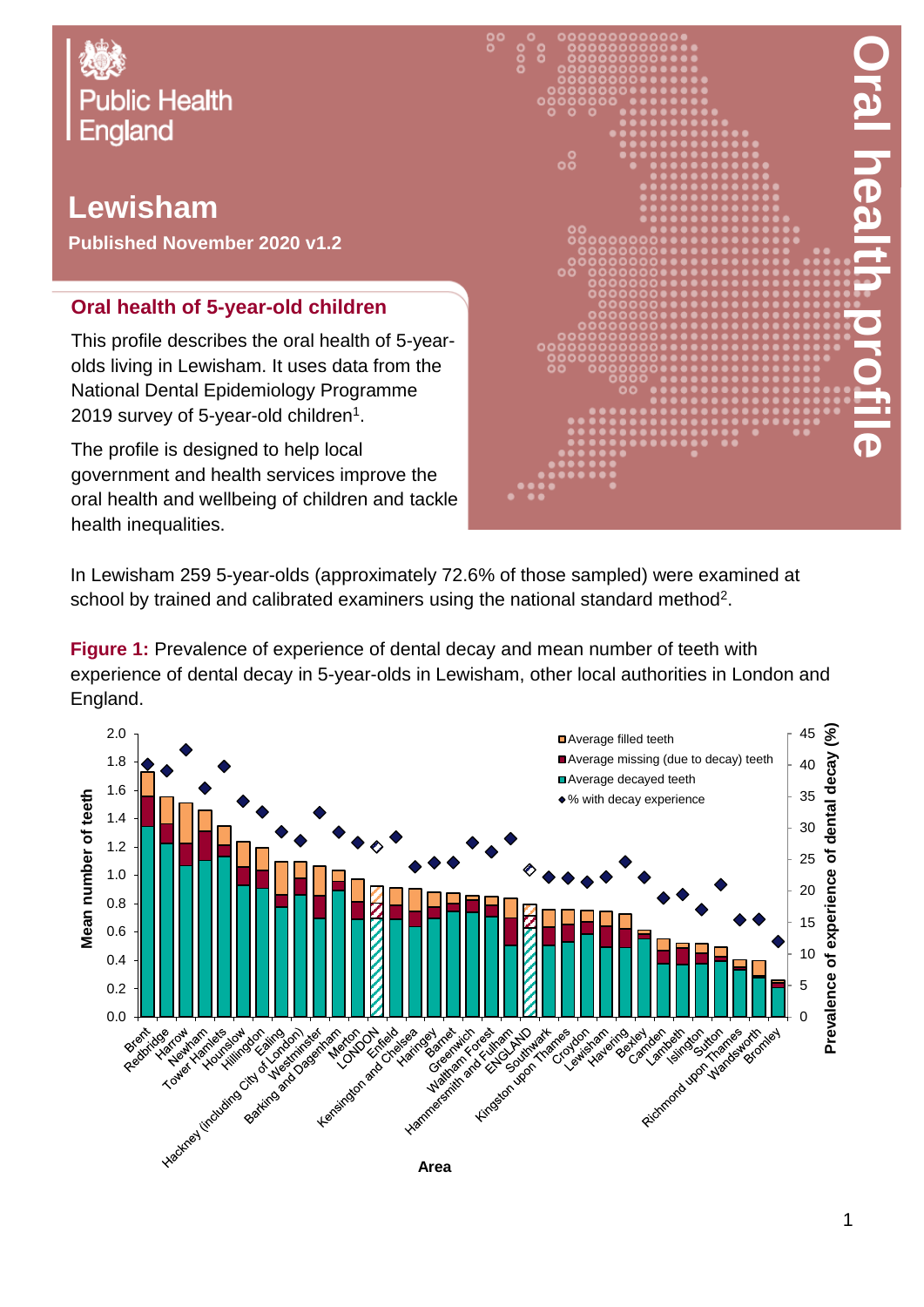**Table 1:** Experience of dental decay in 5-year-olds in Lewisham, other local authorities in London and England.

| Local authority                       | Prevalence of<br>experience of<br>dental decay<br>(% ) | Mean number of teeth<br>with experience of<br>dental decay in all<br>examined children<br>n (95% confidence<br>intervals) | Mean number of teeth<br>with experience of<br>dental decay in children<br>with any decay<br>experience<br>n (95% confidence<br>intervals) |
|---------------------------------------|--------------------------------------------------------|---------------------------------------------------------------------------------------------------------------------------|-------------------------------------------------------------------------------------------------------------------------------------------|
| <b>Brent</b>                          | 40.1                                                   | 1.7<br>$(1.40 - 2.06)$                                                                                                    | 4.3<br>$(3.74 - 4.89)$                                                                                                                    |
| Redbridge                             | 39.1                                                   | 1.6<br><u>(1.20 - 1.91)</u>                                                                                               | 4.0<br>$(3.29 - 4.66)$                                                                                                                    |
| Harrow                                | 42.4                                                   | 1.5<br>$(1.19 - 1.83)$                                                                                                    | 3.6<br>$(3.04 - 4.09)$                                                                                                                    |
| Newham                                | 36.3                                                   | 1.5<br>$(1.09 - 1.83)$                                                                                                    | 4.0<br>$(3.30 - 4.74)$                                                                                                                    |
| <b>Tower Hamlets</b>                  | 39.8                                                   | 1.3<br>$\frac{(1.04 - 1.65)}{1.2}$                                                                                        | 3.4<br>$(2.82 - 3.95)$                                                                                                                    |
| Hounslow                              | 34.3                                                   | <u>(0.98 - 1.49)</u>                                                                                                      | $\overline{3.6}$<br><u>(3.10 - 4.13)</u>                                                                                                  |
| Hillingdon                            | 32.5                                                   | 1.2<br>$\frac{(0.91 - 1.48)}{1.1}$                                                                                        | 3.7<br>$\frac{(3.06 - 4.29)}{3.7}$                                                                                                        |
| Ealing                                | 29.4                                                   | $\frac{(0.79 - 1.40)}{1.1}$                                                                                               | $\frac{(3.04 - 4.42)}{3.9}$                                                                                                               |
| Hackney (including<br>City of London) | 28.0                                                   | $(0.78 - 1.41)$                                                                                                           | $(3.18 - 4.65)$                                                                                                                           |
| Westminster                           | 32.4                                                   | $(0.78 - 1.35)$                                                                                                           | 3.3<br><u>(2.67 - 3.89)</u>                                                                                                               |
| Barking and<br>Dagenham               | 29.4                                                   | 1.0<br>$(0.74 - 1.33)$                                                                                                    | 3.5<br>(2.80 - 4.24)                                                                                                                      |
| Merton                                | 27.7                                                   | 1.0<br>$(0.66 - 1.28)$                                                                                                    | 3.5<br>$(2.72 - 4.30)$                                                                                                                    |
| London                                | 27.0                                                   | 0.9<br>$(0.88 - 0.97)$                                                                                                    | 3.4<br>$(3.30 - 3.53)$                                                                                                                    |
| Enfield                               | 28.6                                                   | 0.9<br>$(0.65 - 1.18)$                                                                                                    | 3.2<br>$(2.53 - 3.87)$                                                                                                                    |
| Kensington and<br>Chelsea             | 23.8                                                   | 0.9<br>$(0.53 - 1.28)$                                                                                                    | 3.8<br>(2.63 - 4.97)                                                                                                                      |
| Haringey                              | 24.5                                                   | 0.9<br>$(0.58 - 1.18)$                                                                                                    | 3.6<br>$(2.74 - 4.46)$                                                                                                                    |
| <b>Barnet</b>                         | 24.5                                                   | 0.9<br>$(0.61 - 1.14)$                                                                                                    | 3.6<br>(2.84 - 4.29)                                                                                                                      |
| Greenwich                             | 27.7                                                   | 0.9<br>$(0.66 - 1.05)$                                                                                                    | 3.1<br>$(2.64 - 3.56)$                                                                                                                    |
| <b>Waltham Forest</b>                 | 26.2                                                   | 0.8<br>$(0.64 - 1.06)$                                                                                                    | 3.2<br>$(2.72 - 3.77)$                                                                                                                    |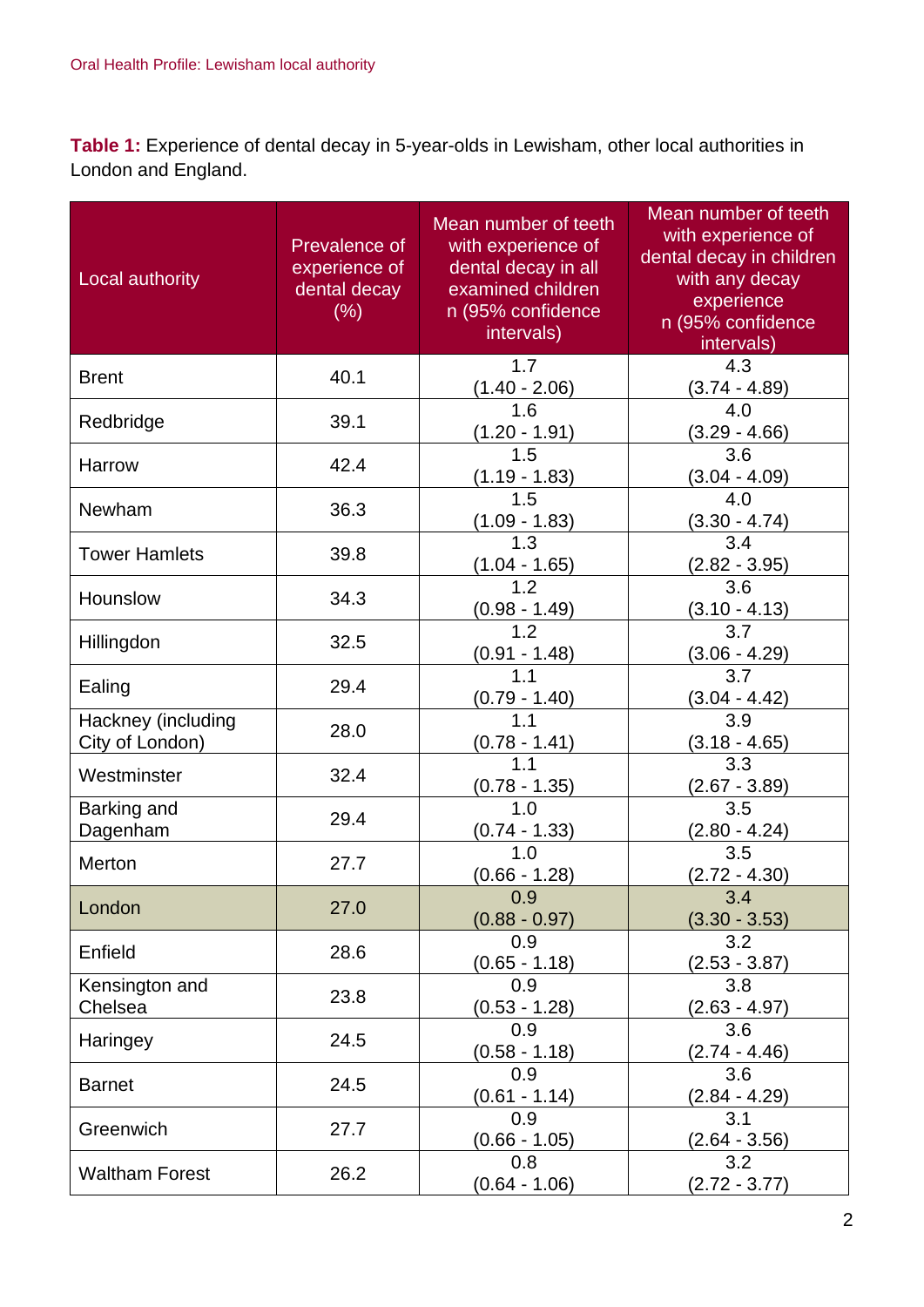| Local authority                | Prevalence of<br>experience of<br>dental decay<br>(% ) | Mean number of teeth<br>with experience of<br>dental decay in all<br>examined children<br>n (95% confidence<br>intervals) | Mean number of teeth<br>with experience of<br>dental decay in children<br>with any decay<br>experience<br>n (95% confidence<br>intervals) |
|--------------------------------|--------------------------------------------------------|---------------------------------------------------------------------------------------------------------------------------|-------------------------------------------------------------------------------------------------------------------------------------------|
| Hammersmith and<br>Fulham      | 28.3                                                   | 0.8<br>$(0.64 - 1.03)$                                                                                                    | 3.0<br>$(2.51 - 3.39)$                                                                                                                    |
| England                        | 23.4                                                   | 0.8<br>$(0.78 - 0.81)$                                                                                                    | 3.4<br>$(3.36 - 3.44)$                                                                                                                    |
| Southwark                      | 22.2                                                   | 0.8<br>$(0.52 - 1.00)$                                                                                                    | 3.4<br>$(2.72 - 4.11)$                                                                                                                    |
| Kingston upon<br><b>Thames</b> | 22.0                                                   | 0.8<br>$(0.51 - 1.00)$                                                                                                    | 3.4<br>$(2.63 - 4.24)$                                                                                                                    |
| Croydon                        | 21.4                                                   | 0.8<br>$(0.51 - 0.99)$                                                                                                    | 3.5<br>$(2.72 - 4.30)$                                                                                                                    |
| Lewisham                       | 22.3                                                   | 0.7<br>$(0.51 - 0.98)$                                                                                                    | 3.3<br>(2.59 - 4.08)                                                                                                                      |
| Havering                       | 24.6                                                   | 0.7<br>$(0.54 - 0.92)$                                                                                                    | 3.0<br>$(2.48 - 3.42)$                                                                                                                    |
| <b>Bexley</b>                  | 22.1                                                   | 0.6<br>$(0.43 - 0.80)$                                                                                                    | 2.8<br>$(2.19 - 3.35)$                                                                                                                    |
| Camden                         | 18.9                                                   | 0.6<br>$(0.32 - 0.78)$                                                                                                    | 2.9<br>$(2.04 - 3.81)$                                                                                                                    |
| Lambeth                        | 19.4                                                   | 0.5<br>$(0.35 - 0.69)$                                                                                                    | 2.7<br>$(2.11 - 3.26)$                                                                                                                    |
| Islington                      | 17.0                                                   | 0.5<br>$(0.32 - 0.71)$                                                                                                    | 3.0<br>$(2.34 - 3.71)$                                                                                                                    |
| <b>Sutton</b>                  | 21.0                                                   | 0.5<br>$(0.35 - 0.63)$                                                                                                    | 2.3<br>$(1.95 - 2.75)$                                                                                                                    |
| Richmond upon<br><b>Thames</b> | 15.4                                                   | 0.4<br>$(0.25 - 0.56)$                                                                                                    | 2.6<br>$(2.00 - 3.24)$                                                                                                                    |
| Wandsworth                     | 15.5                                                   | 0.4<br>$(0.26 - 0.54)$                                                                                                    | 2.6<br>$(2.02 - 3.11)$                                                                                                                    |
| <b>Bromley</b>                 | 12.0                                                   | 0.3<br>$(0.11 - 0.41)$                                                                                                    | 2.2<br>$(1.23 - 3.11)$                                                                                                                    |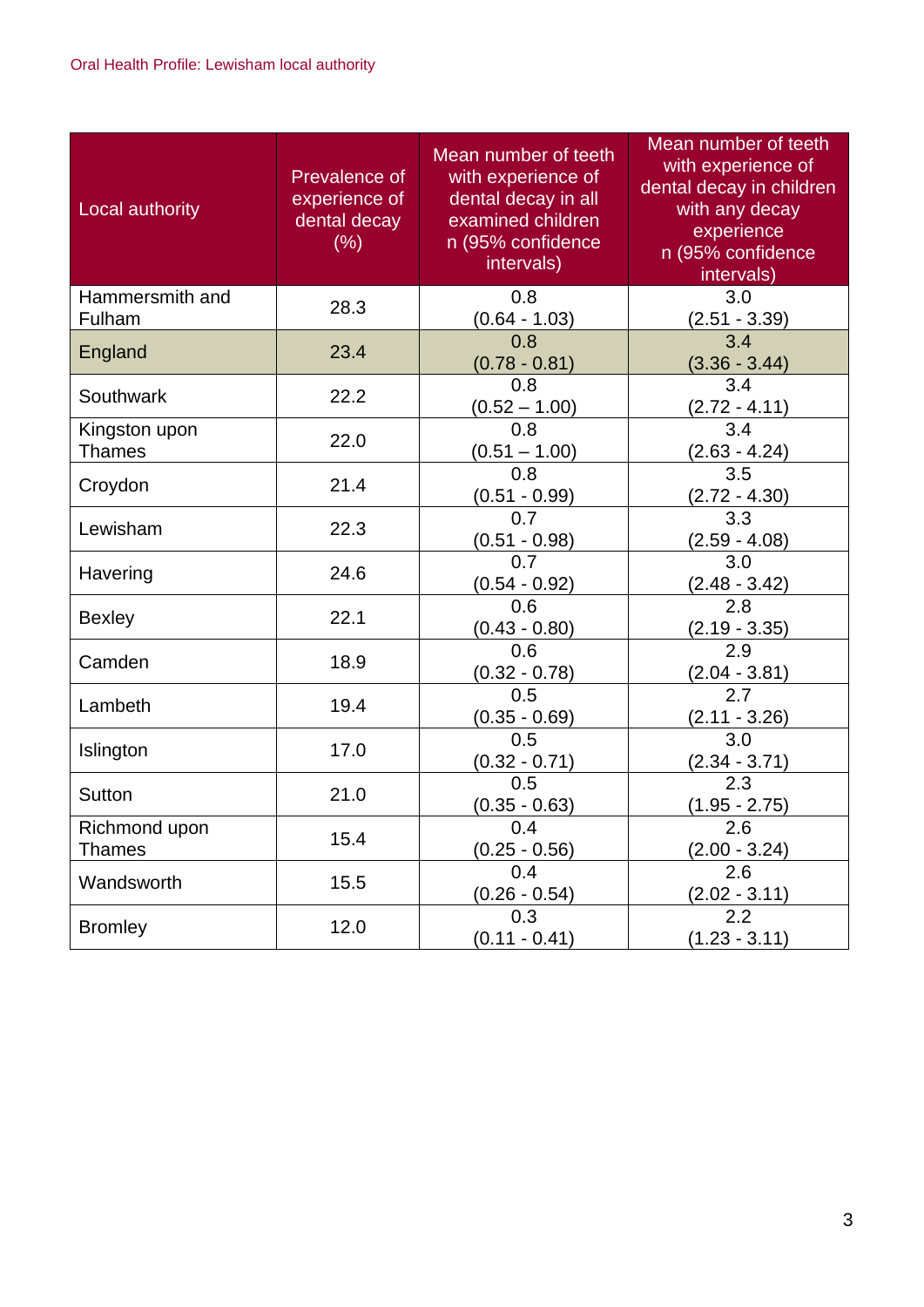**Table 2.** Measures of oral health among 5-year-olds in Lewisham, it's statistical neighbours, i London and England.

|                                                                                                    | Lewisham | <b>Statistical</b><br>neighbour within<br>London: Lambeth | <b>Statistical</b><br>neighbour<br>comparator 1:<br>Lambeth | London | England |
|----------------------------------------------------------------------------------------------------|----------|-----------------------------------------------------------|-------------------------------------------------------------|--------|---------|
| Prevalence of<br>experience of dental<br>decay                                                     | 22.3%    | 19.4%                                                     | 19.4%                                                       | 27.0%  | 23.4%   |
| Mean number of teeth<br>with experience of<br>dental decay                                         | 0.7      | 0.5                                                       | 0.5                                                         | 0.9    | 0.8     |
| Mean number of teeth<br>with experience of<br>decay in those with<br>experience of dental<br>decay | 3.3      | 2.7                                                       | 2.7                                                         | 3.4    | 3.4     |
| Mean number of<br>decayed teeth in<br>those with experience<br>of dental decay                     | 2.2      | 1.9                                                       | 1.9                                                         | 2.6    | 2.7     |
| Proportion with active<br>decay                                                                    | 18.3%    | 16.5%                                                     | 16.5%                                                       | 23.2%  | 20.4%   |
| Proportion with<br>experience of tooth<br>extractionii                                             | 2.8%     | 3.0%                                                      | 3.0%                                                        | 3.2%   | 2.2%    |
| Proportion with dental<br>abscess                                                                  | 0.8%     | 0.0%                                                      | 0.0%                                                        | 0.9%   | 1.0%    |
| Proportion with teeth<br>decayed into pulp                                                         | 1.9%     | 2.4%                                                      | 2.4%                                                        | 3.4%   | 3.3%    |
| Proportion with decay<br>affecting incisorsii                                                      | 5.8%     | 3.0%                                                      | 3.0%                                                        | 8.2%   | 5.2%    |
| Proportion with high<br>levels of plaque present<br>on upper front teethiv                         | 0.4%     | 0.4%                                                      | 0.4%                                                        | 2.1%   | 1.2%    |

<sup>i</sup>generated by the children's services statistical neighbour benchmarking tool, the neighbour within London has

"Close" comparator characteristics and the national neighbour 1 has "Close" comparator characteristics<sup>3</sup> .

ii experience of extraction of one or more teeth on one or more occasions.

iii dental decay involving one or more surfaces of upper anterior teeth.

iv indicative of poor tooth brushing habits.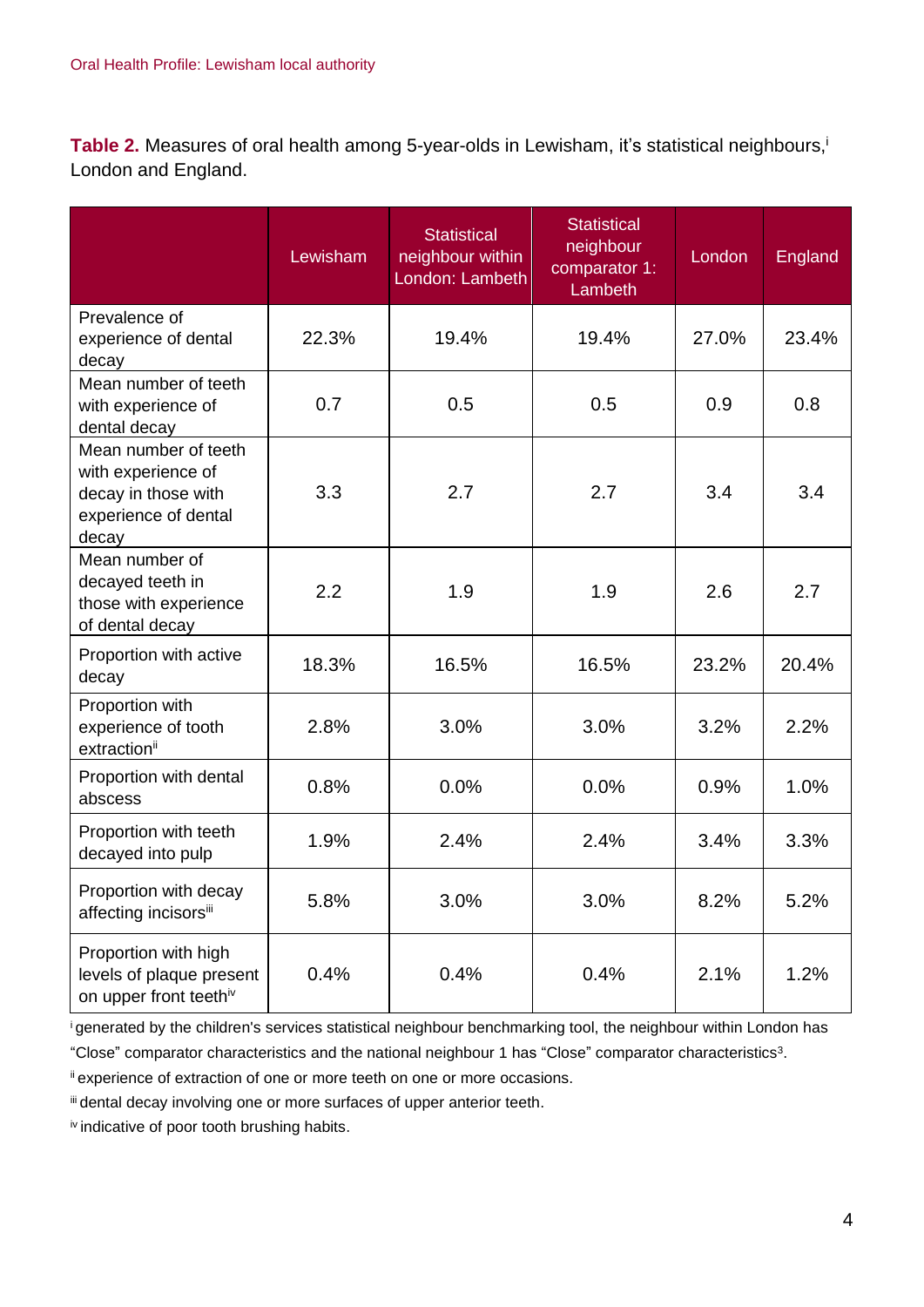**Figure 2:** Prevalence of experience of dental decay in 5-year-olds in Lewisham, by local authority Index of Multiple Deprivation (IMD) 2019 quintiles.



**IMD 2019 quintiles (within local authority)**

Error bars represent 95% confidence limits





Error bars represent 95% confidence limits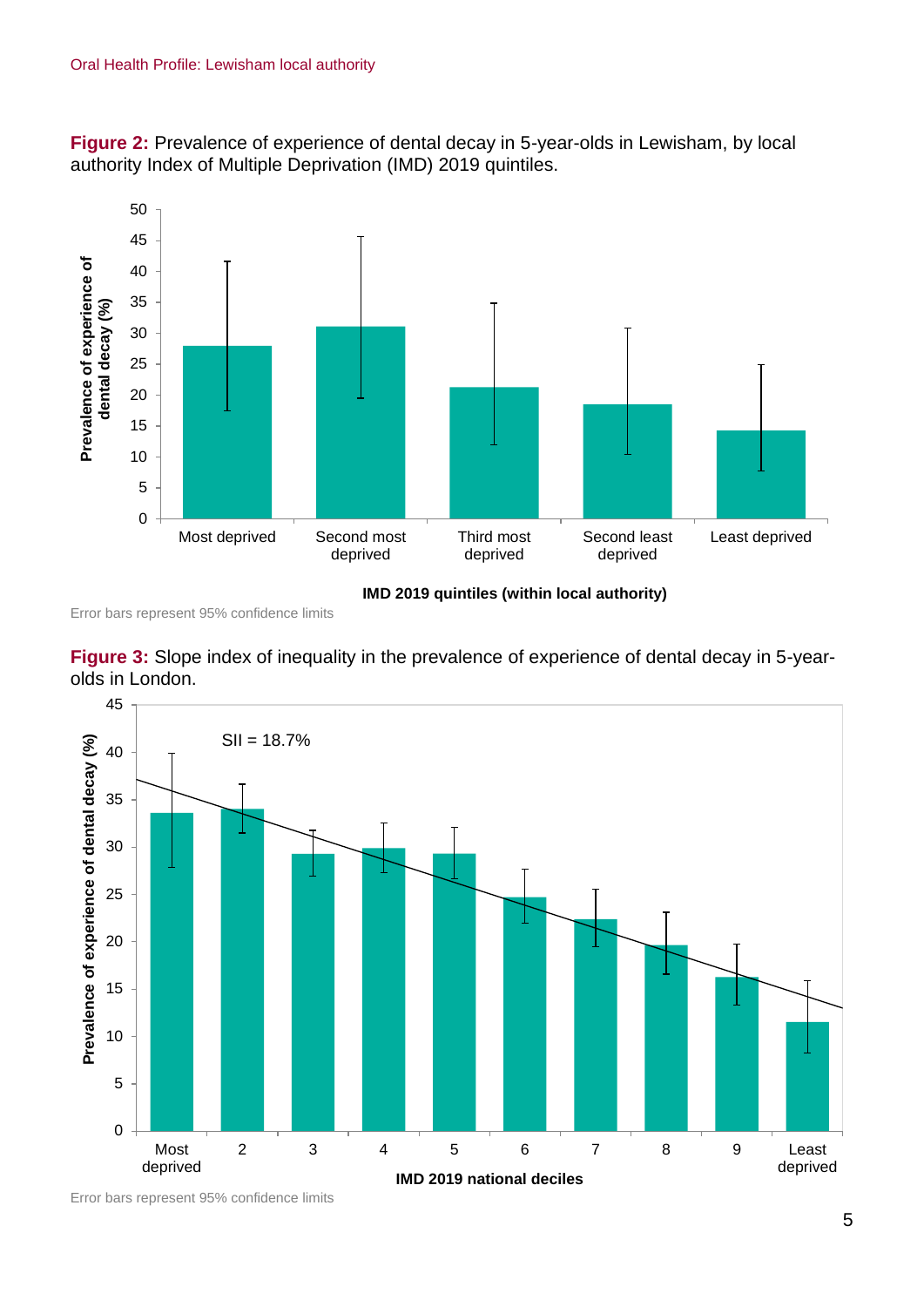



Error bars represent 95% confidence limits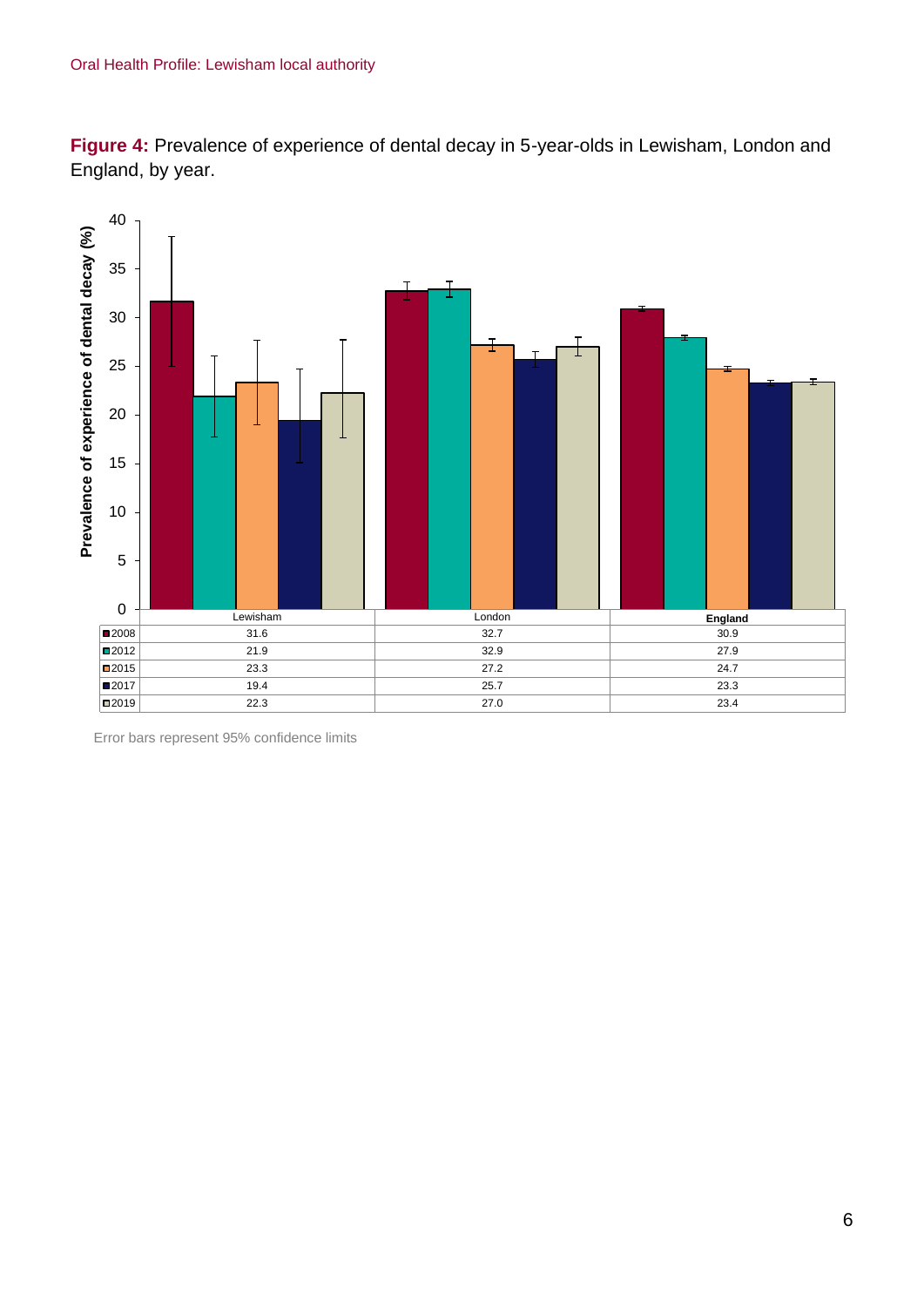**Table 3:** Experience of dental decay in 5-year-olds in London, by ethnic group.

| Ethnic group                         | Number of<br>children<br>examined<br>(N) | Prevalence of<br>experience of<br>dental decay<br>$(\% )$ | Mean number of teeth<br>with experience of<br>dental decay among<br>children with any<br>experience of dental<br>decay n (95% CI) | Prevalence of<br>dental decay<br>affecting incisors<br>$(\% )$ |
|--------------------------------------|------------------------------------------|-----------------------------------------------------------|-----------------------------------------------------------------------------------------------------------------------------------|----------------------------------------------------------------|
| Other ethnic<br>background           | 498                                      | 40.0                                                      | 3.8<br>$(3.42 - 4.18)$                                                                                                            | 13.1                                                           |
| Asian/Asian<br><b>British</b>        | 1,807                                    | 36.9                                                      | 3.7<br>$(3.48 - 3.92)$                                                                                                            | 14.1                                                           |
| Not provided                         | 181                                      | 24.3                                                      | 2.6<br>$(1.92 - 3.30)$                                                                                                            | 6.1                                                            |
| <b>Black/Black</b><br><b>British</b> | 1,126                                    | 23.8                                                      | 3.0<br>$(2.69 - 3.26)$                                                                                                            | 6.0                                                            |
| <b>Mixed</b>                         | 864                                      | 22.6                                                      | 3.3<br>$(2.93 - 3.69)$                                                                                                            | 6.6                                                            |
| White                                | 3,590                                    | 22.6                                                      | 3.3<br>$(3.12 - 3.51)$                                                                                                            | 5.8                                                            |
| London                               | 8,066                                    | 27.0                                                      | 3.4<br>$(3.30 - 3.53)$                                                                                                            | 8.2                                                            |

**Figure 5:** Prevalence of experience of dental decay in 5-year-olds in London, by ethnic group.

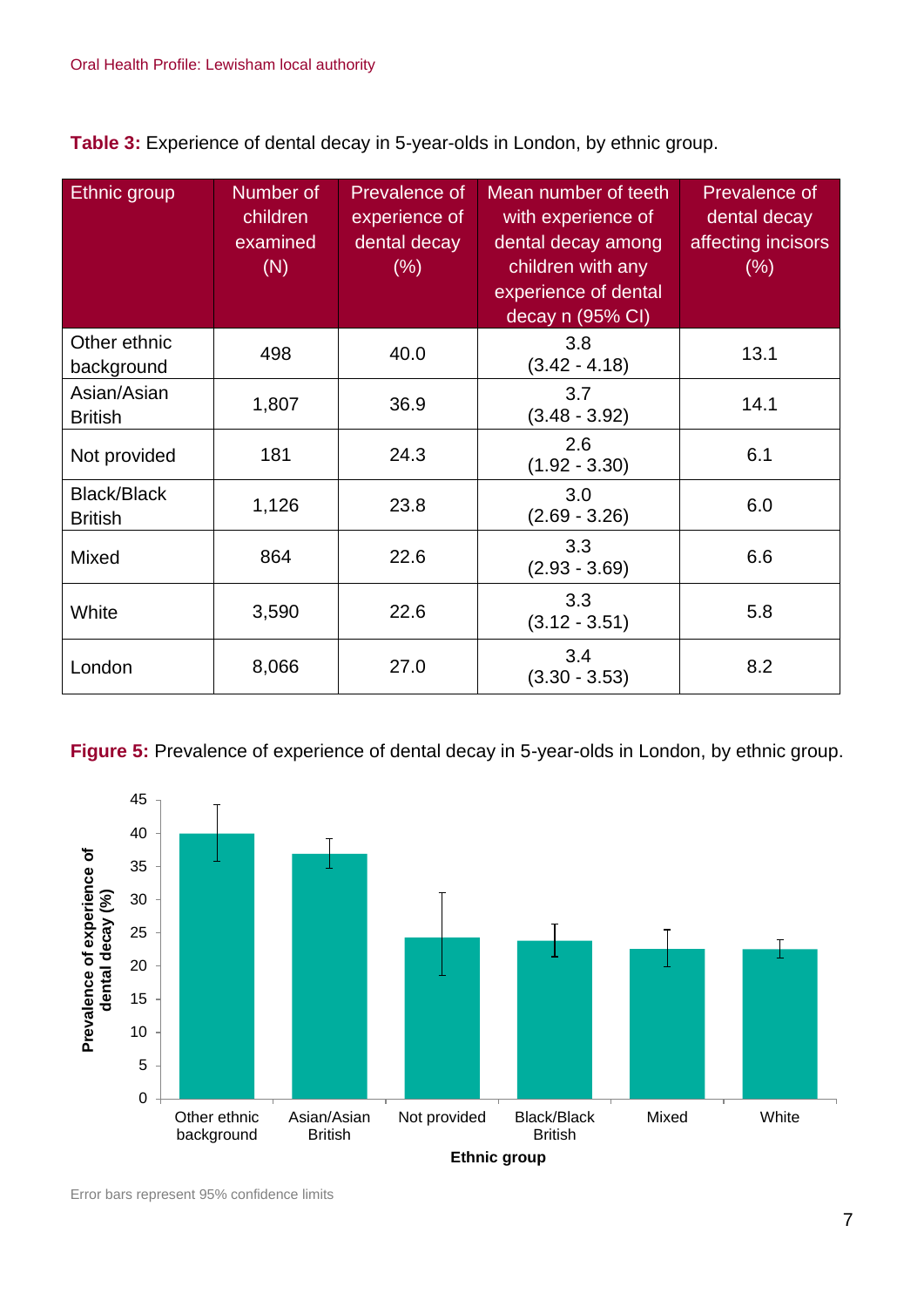**Table 4:** Prevalence and severity of experience of dental decay experience in 5-year-olds in Lewisham, in wards where an enhanced sample was undertaken.

| Ward                | Prevalence of<br>experience of<br>dental decay<br>(% ) | Mean number of teeth<br>with experience of<br>dental decay in the<br>whole sample<br>n (95% CI) | Mean number of teeth<br>with experience of<br>dental decay among<br>children with any<br>experience of dental<br>decay n (95% CI) |
|---------------------|--------------------------------------------------------|-------------------------------------------------------------------------------------------------|-----------------------------------------------------------------------------------------------------------------------------------|
| Bellingham          | 22.5                                                   | 0.9<br>$(0.23 - 1.57)$                                                                          | 4.0<br>$(2.07 - 5.93)$                                                                                                            |
| Downham             | 25.5                                                   | 0.7<br>$(0.28 - 1.07)$                                                                          | 2.6<br>$(1.62 - 3.66)$                                                                                                            |
| Evelyn              | 25.0                                                   | 1.1<br>$(0.41 - 1.71)$                                                                          | 4.2<br>$(2.52 - 5.94)$                                                                                                            |
| <b>New Cross</b>    | 20.6                                                   | 0.7<br>$(0.13 - 1.35)$                                                                          | 3.6<br>$(1.71 - 5.43)$                                                                                                            |
| <b>Rushey Green</b> | 21.9                                                   | 0.6<br>$(0.17 - 1.01)$                                                                          | 2.7<br>$(2.01 - 3.42)$                                                                                                            |
| Lewisham            | 22.3                                                   | 0.7<br>$(0.51 - 0.98)$                                                                          | 3.3<br>$(2.59 - 4.08)$                                                                                                            |

## **Summary**

In Lewisham average levels of dental decay are lower than the average for England.

The small sample sizes mean it is not possible to provide information at ward level for the whole area. Future surveys could be commissioned to provide larger samples to facilitate local analysis. Commissioning High Quality Information to Support Oral Health Improvement: A toolkit about dental epidemiology for local authorities, commissioners and partners is available to support the commissioning of oral health surveys<sup>4</sup>.

Public health interventions can improve child oral health at a local level. Local authorities improving oral health: commissioning better oral health for children and young people is available to support local authorities to commission oral health improvement programmes for children and young people aged up to 19 years<sup>5</sup>.

If further local analysis is required, please contact the national dental public health team: DentalPHIntelligence@phe.gov.uk